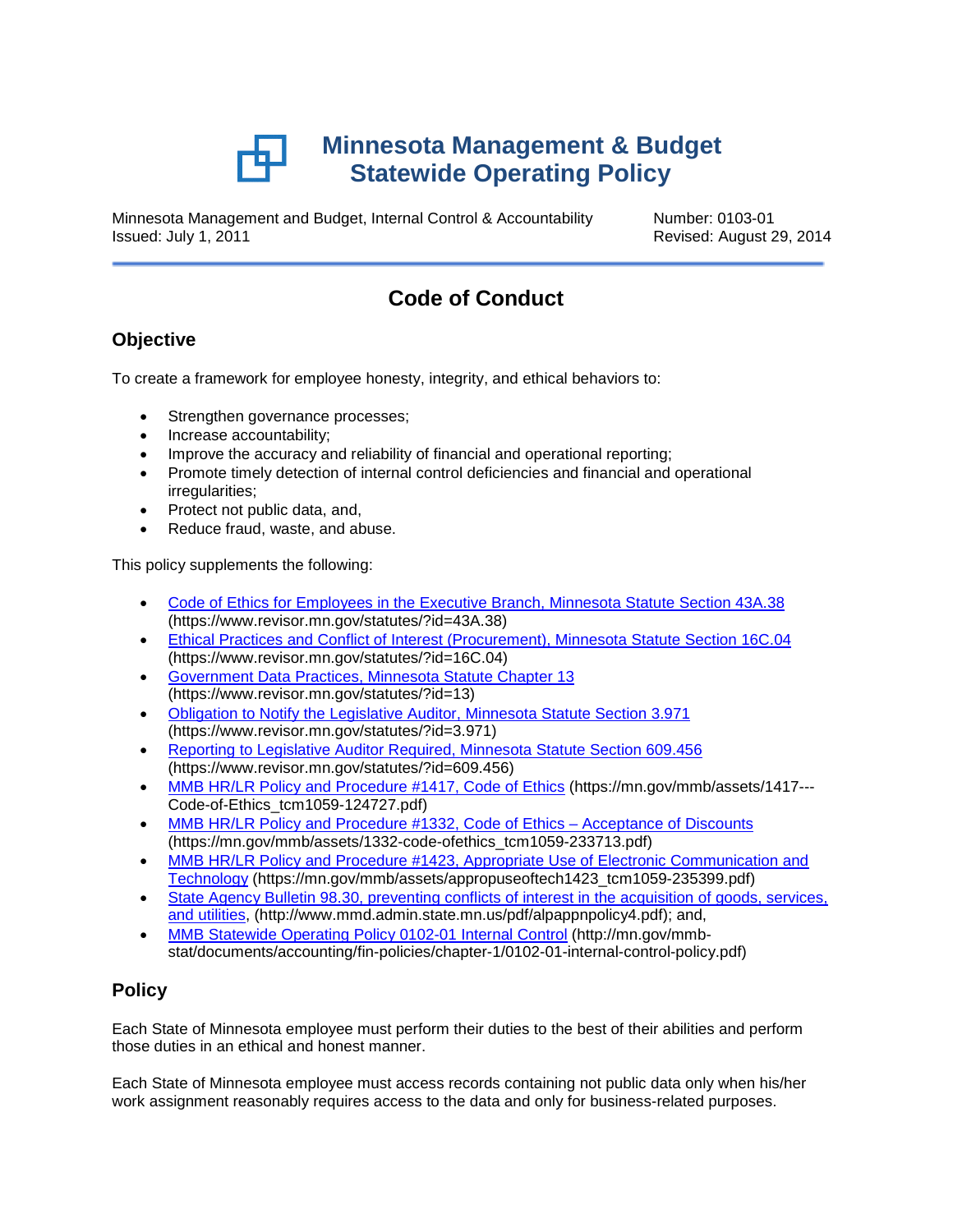Each executive branch agency head must establish an ethical tone within their organizational culture. Through words and actions, the agency head must establish an organizational culture that promotes honesty and accountability, and is conducive to preparing reliable financial and operational information for decision-makers.

Each executive branch agency must devote sufficient financial resources and management involvement to the establishment and maintenance of a formal code of conduct/ethics program. The program must include documented internal policies and procedures that ensure compliance with this policy. At a minimum, each agency's internal procedures must address the following:

- The specific employees or staff positions to which the code of conduct certification requirements will apply:
- Retaliation-free mechanisms and communication channels for employees to report suspected code of conduct and ethics violations;
- Process for documenting, investigating, and resolving reports of suspected code of conduct and ethics violations;
- Code of conduct/ethics-related training requirements and frequency; and,
- The code of conduct certification process for applicable employees and/or staff positions.

## **Definitions**

#### **Applicable Employees**

The code of conduct program applies to all State of Minnesota employees. Agencies may elect to require code of conduct certification for all agency employees or for only certain subsets of employees and/or staff positions. At a minimum, however, the code of conduct certification requirement is applicable to the agency head, senior management team, and all employees with accounting, auditing, financial reporting, and tax filing duties (i.e., all employees involved directly or indirectly in recording, processing, summarizing, or reporting financial transactions).

#### **Accountability**

The obligation of an individual or organization to account for its activities, accept responsibility for those activities, and to disclose the results in a transparent manner. Accountability in government means to answer to the public - to justify the raising of public resources and the purposes for which they are used. Governmental accountability is based upon the belief that the public has a right to know, a right to receive openly declared facts that may lead to public debate by the citizens and their elected representatives.

#### **Significant Internal Control Deficiency**

A weakness in the design or operation of an internal control, which in an individual's personal judgment, could adversely affect an organization's ability to initiate, record, process, summarize, or report financial or operational data. Such deficiencies may involve any or all aspects of the five components, and/or (17) related principles, of internal control, as outlined in the GAO Standards for Internal Control in the Federal Government (AKA "the Green Book"). The five internal control components are: (1) control environment; (2) risk assessment; (3) control activities; (4) information and communication; and, (5) monitoring.

#### **Ethics Violation**

A violation need not be a crime to be considered an "ethics violation." However, the breaking or dishonoring of law or policy, or breach of a duty or right would be considered an "ethical violation." An "ethics violation" can also be a situation where a person or organization chose between alternatives in a manner that a reasonable person would consider as right (ethical) or wrong (unethical).